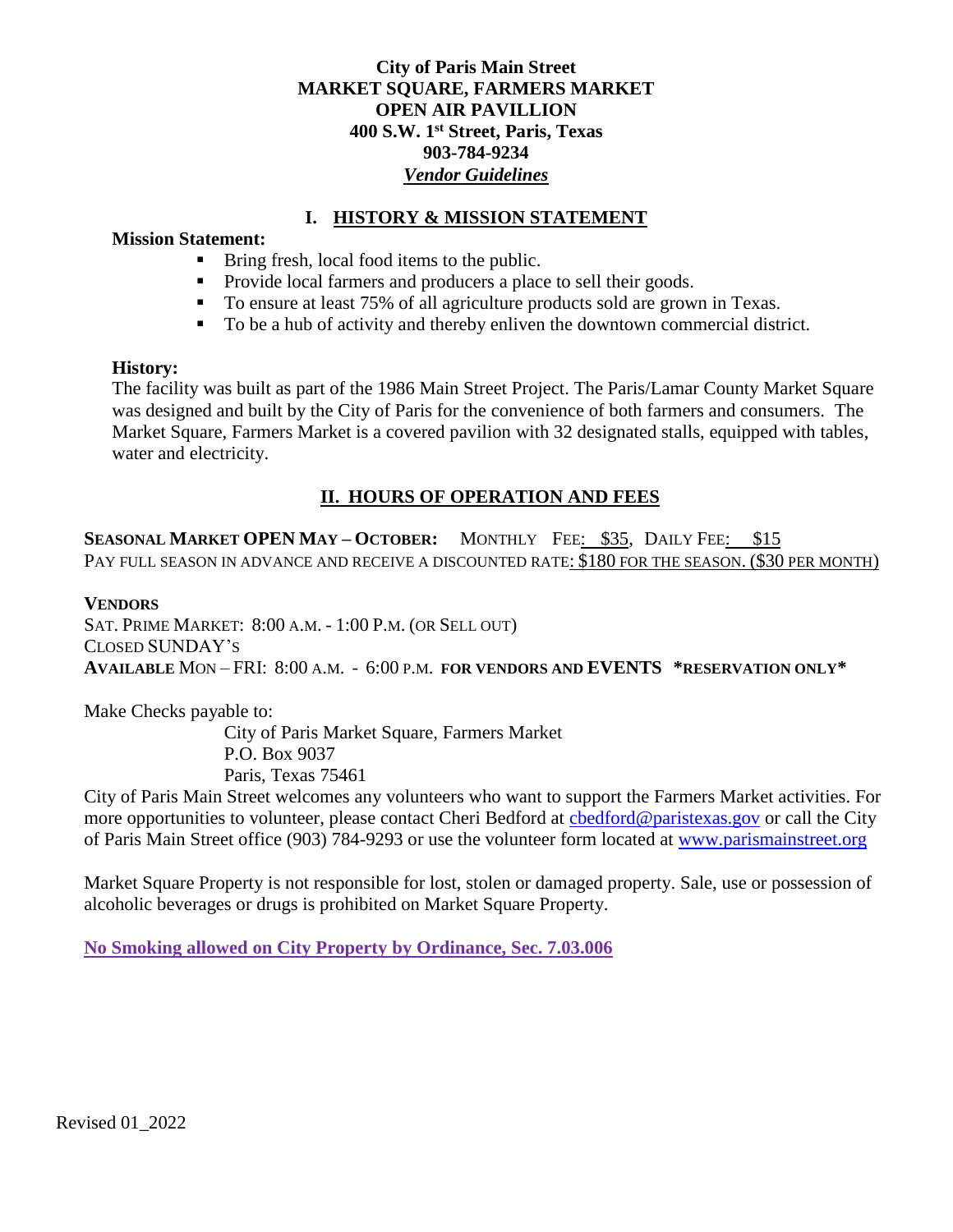# **III. SPECIAL ITEMS:**

- 1. Beef, pork, seafood and milk products require the appropriate State of Texas permit and approval by the City of Paris/Lamar County Health Department. – Any copies of licenses must be on file with the market manager prior to setting up at the Market Square.
- 2. Vendors may sell honey, provided new and clean jars are used. Additionally, contents must be identified and the name and address of producer must be attached to the jar.
- 3. Vendors may sell homemade canned goods provided the appropriate State of Texas permit is obtained and checked by the City of Paris/Lamar County Health Department. –This is not the same as the Food Handlers Course. Food Handlers License visit <https://agrilifelearn.tamu.edu/product?catalog=NUTR-017>or Contact the Health Department (903) 785-4561.
- **4. Paris Farmers and Artisan Market welcomes Cottage Food Businesses. All vendors who sell under the Texas Cottage Food law must abide by state law. Please contact the Paris and Lamar County Health department for questions. All vendors who sell under the cottage food laws will provide a list of items to be sold at the Farmers Market. See link for more details. [https://texascottagefoodlaw.com/sb-572](https://texascottagefoodlaw.com/sb-572-summary) [summary](https://texascottagefoodlaw.com/sb-572-summary)**
- 5. Vendors may sell farm eggs provided they are clean and have no cracks. Vendors must have a permit from the Lamar County Health Department (903) 785-4561 and follow proper labeling as required by the Texas Department of State Health Services. The sellers name and address must be on the carton, with the words "ungraded" Temperature requirements in the Egg Law require Eggs be stored at 45 degrees Fahrenheit or less. Reusing cartons is prohibited.
- 6. Peanuts and pecans are permitted to be sold at the Farmers Market.

**Vendors who sell taxable items or have taxable services are required to obtain the appropriate Texas Sales and Use Tax Permits. A copy of the permit must be on file with the Market Manager prior to setting up at the Market Square. For more information on the permit, visit the website [www.window.state.tx.us](http://www.window.state.tx.us/)**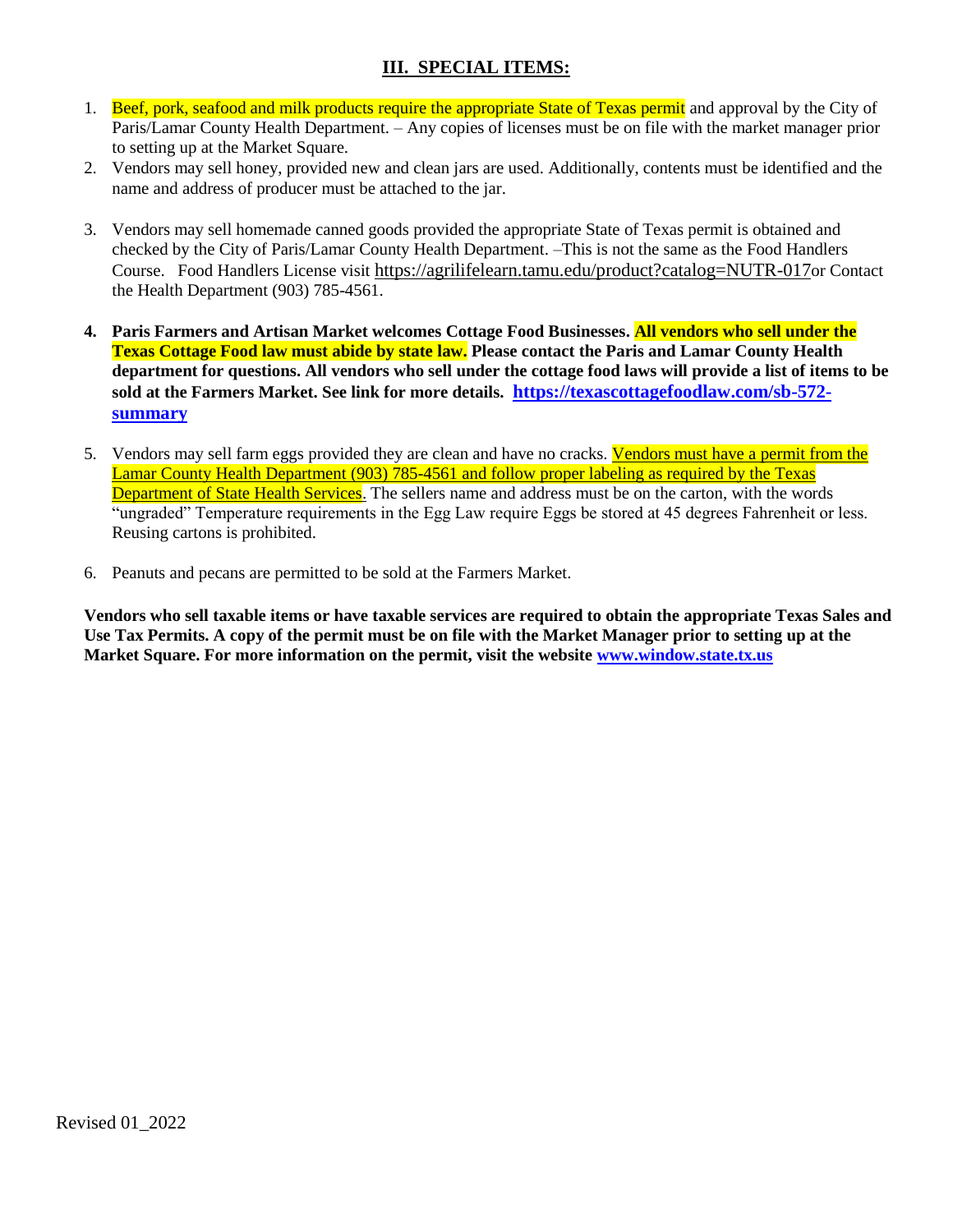## **IV. MARKET RULES AND REGULATIONS**

**\*\*Any of these guidelines may be amended at the discretion of the Market Manager and the Director of Engineering, Planning and Development without prior notice.**

- 1. All vendors are required to submit a completed application with a list of items to be sold, and may only sell items on their list. Market Square Farmers Market reserves the right to refuse participation to any applicant.
- 2. All vendors must register and submit payment to City Hall Annex located at 150 S.E. 1<sup>st</sup> Street, Paris Texas, Monday through Friday, 8:00 a.m. to 5:00 p.m. prior to setting up at the Market Square. A receipt of payment with the vendor assignment will be issued for the dates. If payment is mailed, call the City Hall Annex to arrange an email with the receipt attached. NO payments for vendor space will be taken at the market at any time. No exceptions, please do not ask.
	- *Any individual or business that sets up in a vendor space without proper payment will be asked to leave immediately by the Market Manager or the designated person in charge. Should that vendor choose to return, a late fee of \$10 will be assessed, plus the \$15 daily set up fee (\$25 total) and will be due in addition to the regular fees to set up at Market Square.*
- 3. The receipt of payment upon registration must be displayed in the windshield of the vehicle while selling at the Market Square Farmer Market at all times.
- 4. Monthly fees are accepted month to month, beginning at the first of the month and continue through the 15<sup>th</sup> day of the month. NO prorated or partial payments will be allowed**. Any vendor who wishes to keep the same table space assignment must make payment two (2) weeks prior to the beginning of the next month. However Table spaces are not guaranteed and re-assignment of table spaces may be necessary.**
- 5. Vendors must be ready to sell product by 8:00 a.m. or forfeit their table space to registered vendors in the overflow spaces. Vendors who cannot set up by 8:00 a.m. must be prepared to bring their own tables and display equipment and set up in the overflow spaces.
- 6. All vendors' spaces are assigned by the Market Manager. In the event of a vendor absence, reassignment of space will be done by the Market Manager consent only. Vendors are not allowed to relinquish their space to another vendor without first consulting the Market Manager.
- 7. Vendors must furnish their own display equipment. Produce, displays and signage must remain inside this designated area. Space area is defined as the area in which a vehicle will park to the green post on the sidewalk. \*For the safety of our patrons and others, vehicles shall not extend beyond the covered canopy and/or block driveway entrances. Display containers and produce should be stacked no more than (4) feet off the ground.
- 8. Electricity is provided for use of small fans, iPads, Square, and small electronic. Vendors with compressors such as refrigerators and freezers or other heavy appliances may not be accommodated. Please indicate on the application in advance power need. Electrical needs will influence vendor placement
- 9. All products shall be clearly priced, and all vegetables shall have listed the COUNTY where they were grown.
- 10. **First and foremost the mission statement of the Farmers and Artisan Market is to provide FRESH, LOCAL FOOD made available to the public**. However, we recognize the value of artist and craftsman to the Market. ALL artisan goods will be reviewed by a Farmers Market Committee to determine eligibility:
	- a. Natural materials or agricultural product must be used, and work must be handmade, and original to the artist.
	- b. No prior manufactured product or resale items.
	- c. Photographs of all products will be included in the application. IF needed, a Drop-box link will be provided to upload photos.

Revised 01\_2022